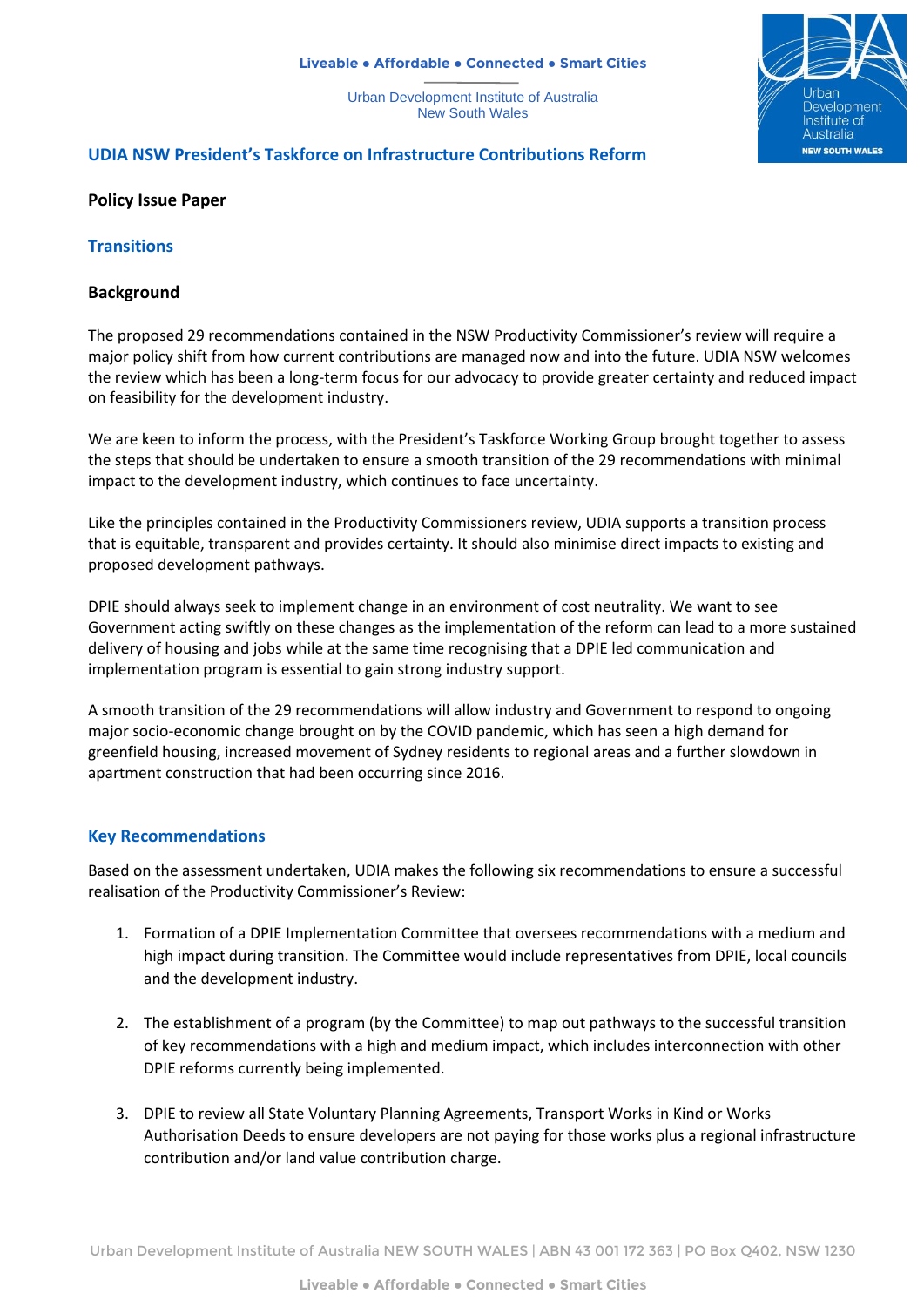- 4. That DPIE phases in the recommendations in accordance with our program as presented in Attachment No.1.
- 5. That new contributions are set for a five-year period to support industry confidence and provide certainty.
- 6. That DPIE engages with industry on a strategy to bring some high and medium impact recommendations forward to provide short-term productivity outcomes.

### **Why a successful transition is important?**

Due to the breadth of the 29 recommendations proposed it will be important for government to sustain developer confidence without a dramatic impact to current and future development feasibilities and proposals. For a sustained period of time the development industry will operate under a range of contribution plan processes across Sydney and broader NSW, that will be gradually phased in and out.

These include existing SIC and Special Conservation Areas (Draft SIC & SCAs), Section 7.12, Section 7.11 local contribution areas, new RIC contribution zones and Land Value Contribution precincts. There are also a range of state and local based voluntary planning agreements which apply to different areas and cover requirements and commitments for infrastructure and development.

Further, it is apparent that some of the recommendations may require amendments to legislation beyond the NSW Environmental Planning and Assessment Act 1979, including the Local Government Act 1993 and Biodiversity Conservation Act 2016. There will also be the introduction of new State Planning Policies (Housing SEPP and Design and Place SEPP) that will need to be managed. In accordance with Recommendation No.2, we support a comprehensive approach to highlight other proposed changes to provisions that are not visible at this stage.

Whilst we understand that some recommendations are principles based and require a long-term cultural rethink, which we support overall, it is the recommendations that require new developer contributions balanced against current contributions which the development industry is most concerned about. The cumulative cost of all contributions, within all the different contribution plan types (SIC SCAs and local contribution plans), needs to be weighed against infrastructure delivery and certainty and confirmed within this next phase of transition.

With this Policy Paper, UDIA has identified those recommendations that require closer attention on their implementation as compared to others that are unlikely to result in dramatic impact to an existing and future feasibilities and proposals.

UDIA contends that DPIE should map out an implementation program for each recommendation that is monitored by a committee, especially those with a medium to high impact.

### **What recommendations are critical to industry and how should these be implemented?**

This Policy Paper has assessed the 29 recommendations (including WIK Credits) to provide further insight into how the proposed changes should be implemented within a realistic timeframe which we have provided in Attachment No.1.

UDIA contends that the transitional assessment for some recommendations will require a lot more effort compared to others to ensure a smooth policy implementation with good stakeholder support and with little negative impact to development.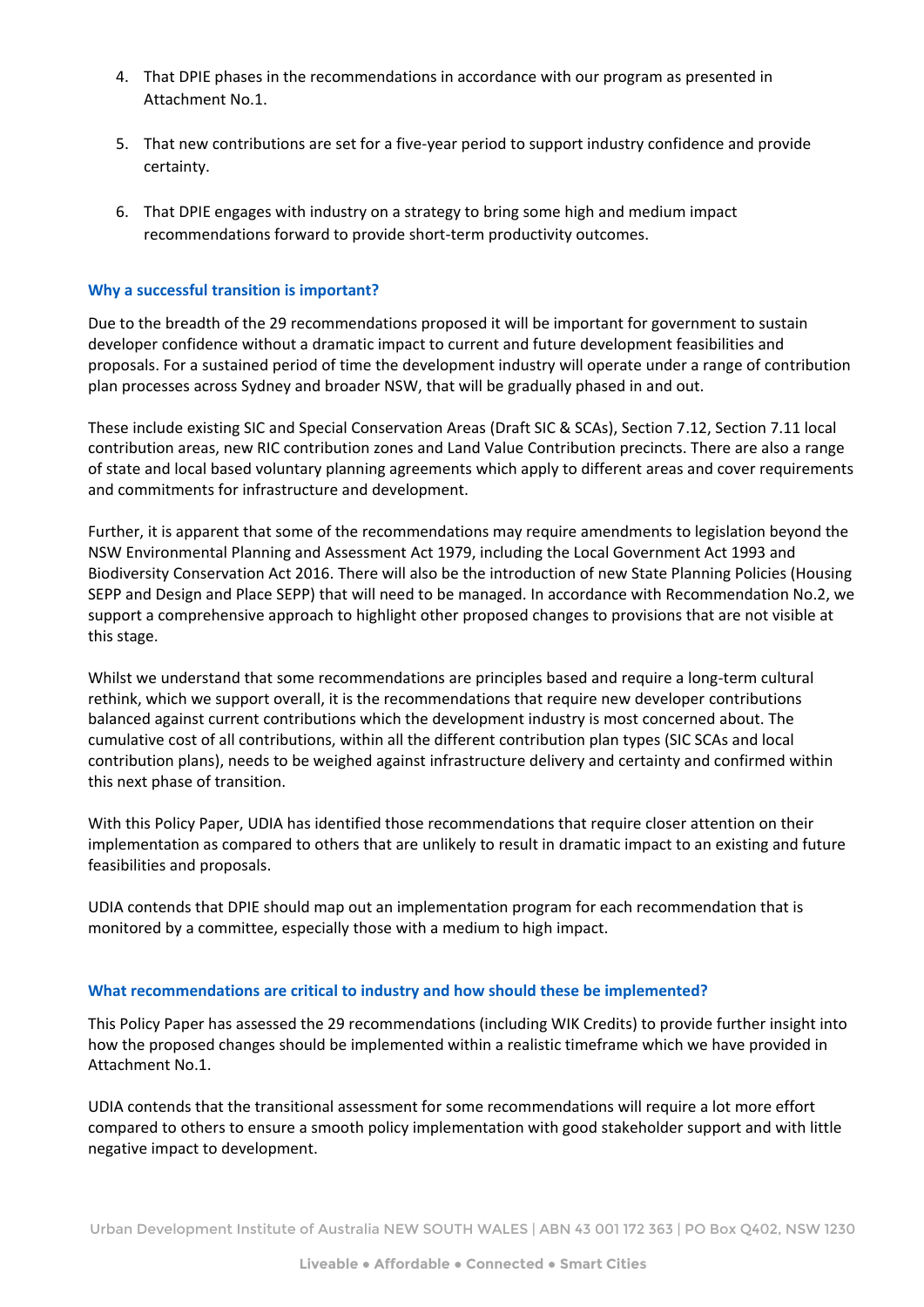The transitional assessment is based on a high, medium, and low impact scenario. The LVC concept is the only high impact recommendation, as it will result in new charges and contributions and a major change to current processes. The LVC concept also requires several ancillary recommendations to be delivered upon.

Medium impact recommendations cover those that require less of a transition but still need a program of delivery. They require some element of transition and could be managed through various mitigation measures and techniques. Low impact recommendations include those that are largely principle and/or culture change based.

In this regard, we proposed that some low impact recommendations could commence from 1 July 2022 or earlier, or when the new legislation is introduced; one-to-two-year timeframe for medium impact recommendations and up to three years for the LVC concept. This represents a change from our previous position (late 2020), where we speculated that the whole program would take 18 months to implement.

UDIA also assessed the transition program for each recommendation contained in the Productivity Commissioner's review to determine policy alignment between Government and industry. There is good alignment with most of our low and medium impact recommendations; however, there was misalignment with the LVC concept, where industry seeks a longer timeframe of implementation.

We propose a three-year implementation timeframe for the LVC concept, which requires further testing to achieve best practice.

Implementation of the recommendations should be supported by a policy education program to properly communicate to stakeholders the "change process" and highlight the benefits and potential risk areas.

This is especially relevant to contentious recommendations (4.5 and 4.6), which we regard as low impact but have major concerns from a council's perspective.

### **What recommendations are critical to industry and how should these be implemented?**

UDIA has also undertaken a further assessment of the high and medium impact recommendations that could be brought forward to achieve better development outcomes to support growth. We essentially adopted a "reverse engineering approach" to further assess the possibility for earlier transition of each recommendation and its overall benefits to industry and the community.

Under this scenario, we propose a three-year phasing-in of the LVC concept. Essentially a test scenario could be developed in Year 1, followed by a period of refinement in Year 2, along with further amendments to the Regulations. The LVC concept would then apply to new precincts from Year 3. Noting that the LVC concept also requires Recommendation 4.1, 4.3 and 4.4 to be phased-in within a similar time construct.

For the RIC, we could apply it to draft SIC areas as they are phased-out in 2022, which is DPIE's intention, and then apply it to all other areas in 2023. This will allow time to build stakeholder support of the RIC model to realise its' benefits.

UDIA does see benefit with the early introduction of the low impact recommendations by 2022 and medium impact recommendations by 2023. For those recommendations that propose new contribution plans and new rates, any new contribution rate should be set for five-years to provide certainty for industry. This timeframe also aligns with the Productivity Commissioner's report, which proposes that all contribution plans should be reviewed after five years.

For the WiK proposal, which has an element of starting from day 1, there would need to be a strategic approach that achieves stakeholder support in Year 1, which is developed based on a model prepared possibly by a consultant. It then could be applied to State and Local VPAs in Year 2.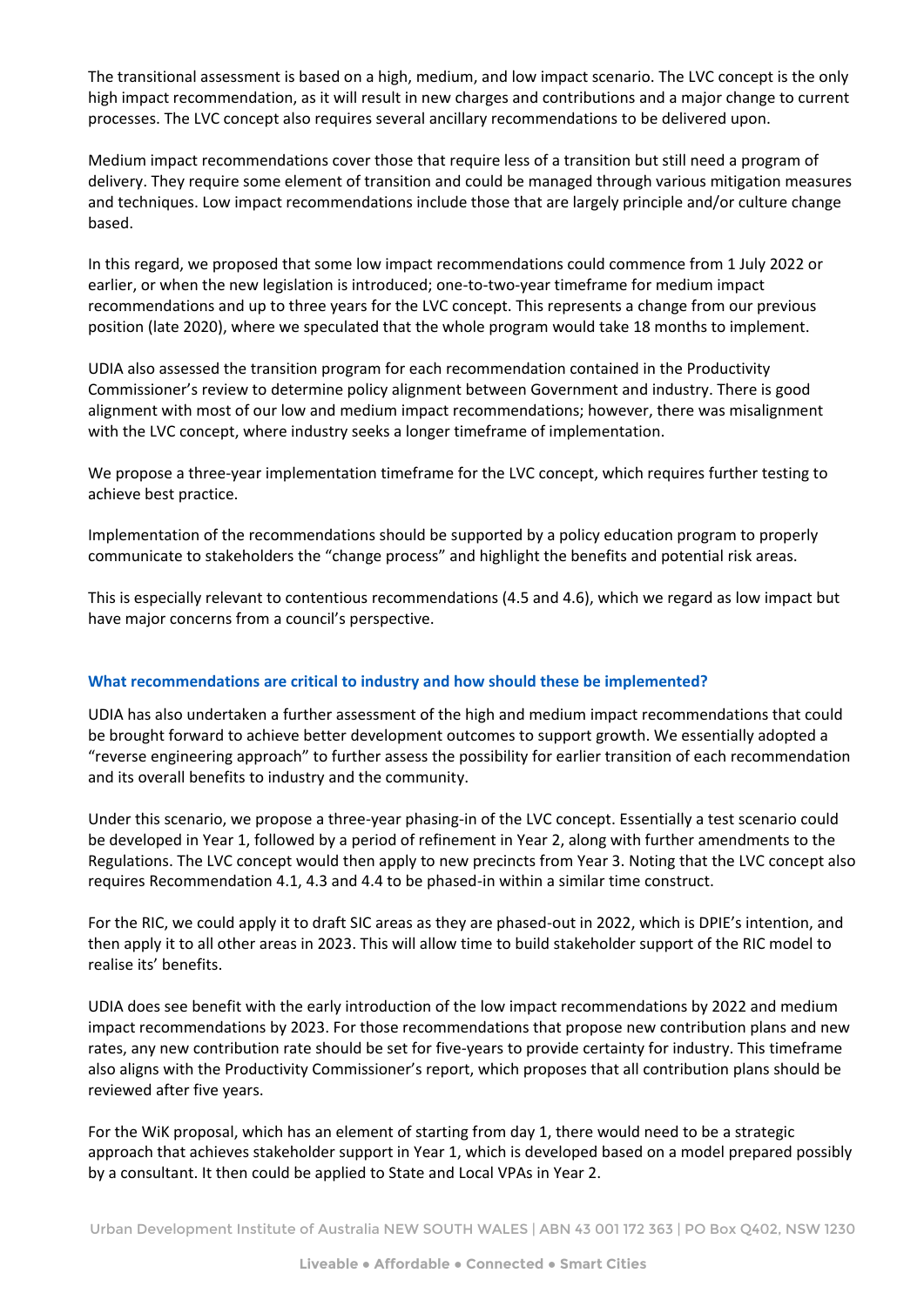For Recommendation 6.5, 6.6 and 7.1, UDIA supports a gradual phase in which involves engagement and testing of models in Year 1 followed by drafting of legislation (if required) and policy implementation by 2023.

Whereas for Section 7.12 Contributions (Recommendation 4.11), provided guidelines and templates are developed and there is council buy-in, this could apply from 1 July 2023 or earlier with new contribution plans only. For local infrastructure contributions (Recommendations 4.5, 4.6 and 4.7), industry supports an earlier phase-in by 2022.

UDIA is willing to engage with DPIE on the option to bring some high impact recommendations forward based on the transition process we propose in Attachment No.1.

#### **Conclusion**

This Policy Paper has provided an assessment of the 29 Productivity Commissioner recommendations that UDIA has determined will have a high, medium, and a low impact to industry going forward.

Whilst we support a gradual transition of the LVC concept based on a three-year timeframe, low impact recommendations could be implemented by mid-2022 and medium impact recommendations by mid-2023, or earlier under certain circumstances.

This implementation is based on DPIE driving an effective communications program during 2021-22 that achieves widespread stakeholder support, especially from local government.

UDIA will continue to advocate for a successful transition of the recommendations, which is heavily reliant on good governance and ongoing oversight by a DPIE led transition committee to further tests scenarios and to achieve best practice.

UDIA will further engage with Government, especially on the opportunity to bring forward those high and medium impact recommendations to benefit industry and support growth.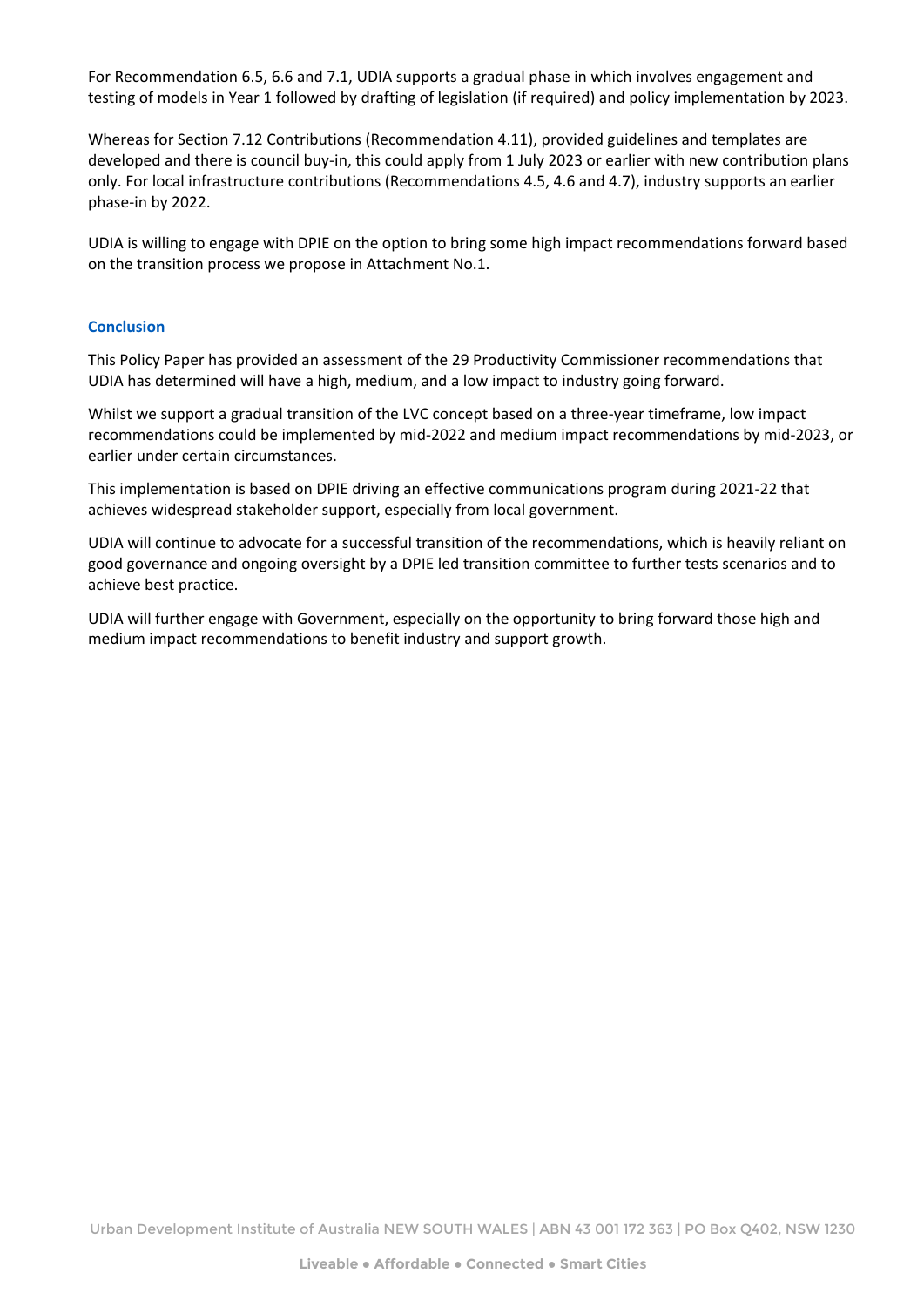### **Attachment No.1 – Summary assessment of key recommendations**

| Kev                           |
|-------------------------------|
| High impact recommendations   |
| Medium impact recommendations |
| Low impact recommendations    |

| No. | Recommendation                                                                                                                                                        | <b>Assessment</b><br><b>Justification</b>                                                                                                      | <b>Policy Finalised</b>           | <b>Transition Timing</b>                                                                                                                       |
|-----|-----------------------------------------------------------------------------------------------------------------------------------------------------------------------|------------------------------------------------------------------------------------------------------------------------------------------------|-----------------------------------|------------------------------------------------------------------------------------------------------------------------------------------------|
| 1.  | <b>Principles</b><br>2.1: Enhance efficiency of the<br>infrastructure contributions system                                                                            | Principles based                                                                                                                               | $1$ -Jul-22                       |                                                                                                                                                |
| 2.  | Local government rate reform<br>3.1: Allow councils' general income to<br>increase with population                                                                    | Generally<br>supported to<br>provide another<br>funding stream for<br>existing local<br>infrastructure                                         | $1$ -Jul-22                       |                                                                                                                                                |
| 3.  | <b>Early identification of infrastructure</b><br>needs<br>4.1: Develop infrastructure contribution<br>plans upfront as part of the zoning<br>process                  | Major change to<br>current process<br>Change in timing of<br>contributions<br><b>Additional costs for</b><br>some landowners<br>and developers | 1-July-23 and<br>then 1 July 2024 | Year 1 - Apply to LVC                                                                                                                          |
| 4.  | <b>High and rising land values</b><br>4.2: Introduce a direct land contribution<br>mechanism to improve both efficiency<br>and certainty for funding land acquisition |                                                                                                                                                | 1-July-23 and<br>then 1 July 2024 | <b>Precinct (Test Pilot)</b><br>Year 2 - Refine and<br>finalise Regulations<br>Year 3 - Apply across<br>Sydney based on<br>amended Regulations |
| 5.  | 4.3: Issue advice for land valuation to<br>improve consistency and accuracy                                                                                           |                                                                                                                                                | 1-July-23 and<br>then 1 July 2024 |                                                                                                                                                |
| 6.  | 4.4: Index land contribution amounts to<br>changing land values                                                                                                       |                                                                                                                                                | 1-July-23 and<br>then 1 July 2024 |                                                                                                                                                |
| 7.  | <b>Section 7.11 contributions</b><br>4.5: Section 7.11 contributions plans use<br>benchmark costs                                                                     | Provides savings for<br>industry with less<br>local contributions                                                                              |                                   |                                                                                                                                                |
| 8.  | 4.6: Contributions plans reflect<br>development-contingent costs only                                                                                                 |                                                                                                                                                |                                   |                                                                                                                                                |
| 9.  | 4.7: Independent Pricing and Regulatory<br>Tribunal review of contributions plans be<br>'by exception' and based on efficient<br>costs                                |                                                                                                                                                | $1$ -Jul-22                       |                                                                                                                                                |
| 10. | 4.8: Contributions plans are prepared<br>using standard online templates and<br>digital tools                                                                         |                                                                                                                                                |                                   |                                                                                                                                                |
| 11. | 4.9: Encourage councils to forward fund<br>infrastructure, through borrowing and<br>pooling of funds                                                                  | Can support quicker<br>delivery of<br>infrastructure to<br>support growth                                                                      | $1-Jul-22$                        |                                                                                                                                                |
| 12. | 4.10: Defer payment of contributions to<br>the occupation certificate stage                                                                                           | Currently<br>entrenched and<br>should remain for a<br>longer timeframe                                                                         | $1$ -Jul-22                       |                                                                                                                                                |

Urban Development Institute of Australia NEW SOUTH WALES | ABN 43 001 172 363 | PO Box Q402, NSW 1230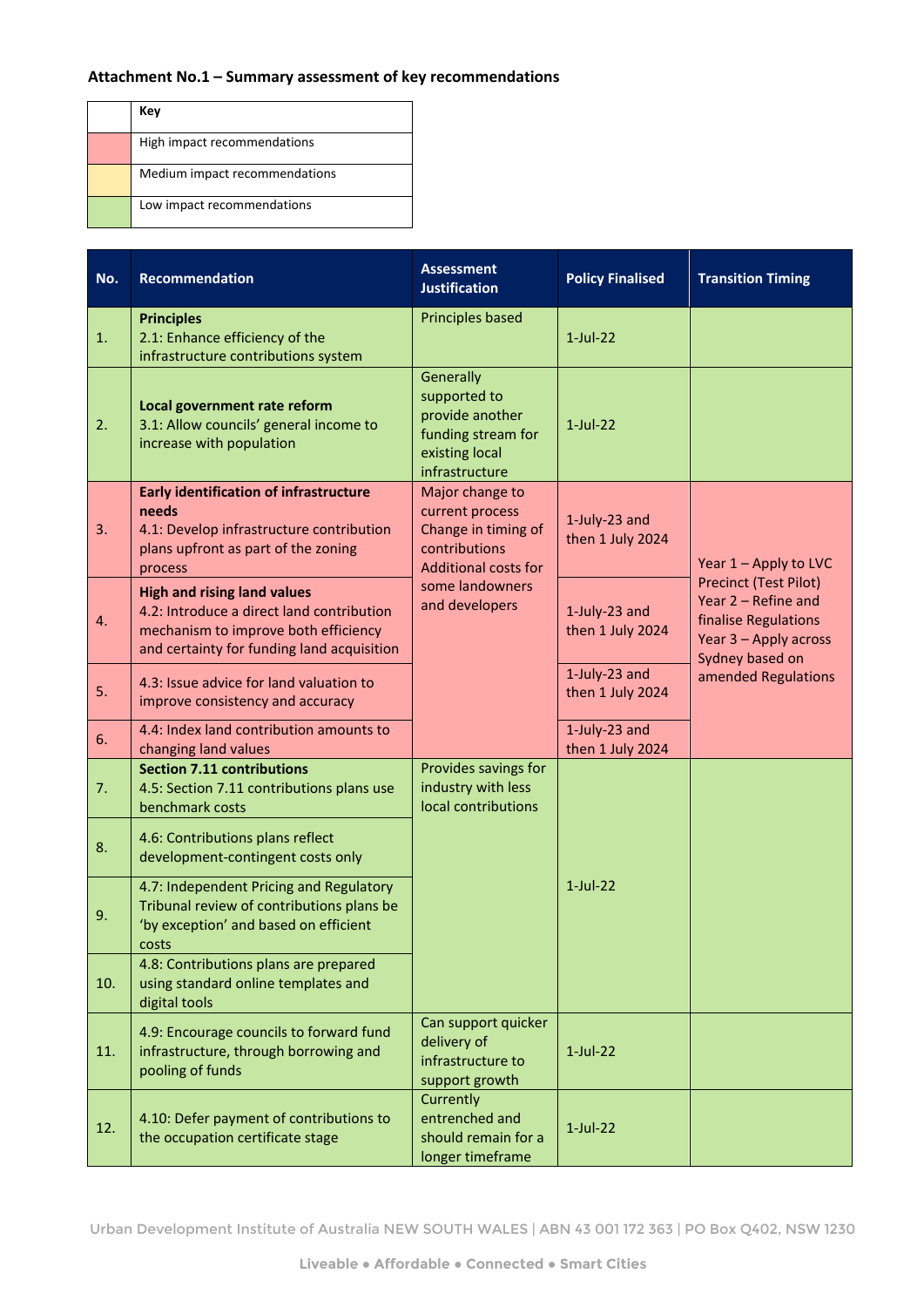| No. | <b>Recommendation</b>                                                                                                                          | <b>Assessment</b><br><b>Justification</b>                                                        | <b>Policy Finalised</b>                                                                                                             | <b>Transition Timing</b>                                                                                                        |
|-----|------------------------------------------------------------------------------------------------------------------------------------------------|--------------------------------------------------------------------------------------------------|-------------------------------------------------------------------------------------------------------------------------------------|---------------------------------------------------------------------------------------------------------------------------------|
| 13. | <b>Section 7.12 contributions</b><br>4.11: Increase the maximum rate for<br>section 7.12 fixed development consent<br>levies                   | Could apply to new<br>contributions only<br>but time needed for<br>testing and<br>engagement     | $1$ -Jul-23                                                                                                                         | Year 1 - Draft<br>templates and engage<br>with stakeholders<br>Year 2 - Apply to new<br>contributions plans<br>from 1 July 2023 |
| 14. | <b>Local Planning Agreements</b><br>4.12: Planning agreements consistent<br>with the principles-based approach                                 | Principles based<br>and mostly an<br>administrative<br>change                                    | $1$ -Jul-22                                                                                                                         |                                                                                                                                 |
| 15. | 4.13: Publish guidelines for planning<br>agreements for mining and energy<br>related projects consistent with the<br>principles-based approach | No relevance to<br><b>UDIA</b>                                                                   | $1$ -Jul-22                                                                                                                         |                                                                                                                                 |
| 16. | Recommendation 4.14: Improve<br>accountability for affordable housing<br>contributions                                                         | <b>UDIA</b> concerned<br>with inclusion as<br>RIC item but mostly<br>an administrative<br>change | $1$ -Jul-22                                                                                                                         |                                                                                                                                 |
| 17. | 5.1: Adopt regional infrastructure<br>contributions                                                                                            | Cost impact and<br>management of<br>various contribution<br>plans and areas<br>required          | Draft SICs gone by<br>mid-2022<br>replaced by the<br>RIC.<br>Apply RIC to all<br>zones by mid-<br>2023 and remove<br>existing SICs. | Year 1 - Apply to draft<br>SIC areas and remove<br>draft SICs<br>Year 2 - Apply to all<br>zones (Residential and<br>Employment) |
| 18. | 5.2: Improve guidance for state planning<br>agreements                                                                                         | <b>Principles based</b><br>and mostly an<br>administrative<br>change                             | $1-Jul-22$                                                                                                                          |                                                                                                                                 |
| 19. | 5.3: Adopt transport contributions for<br>major projects                                                                                       | Provided that it<br>applies to new<br>projects announced<br>in Transport 2056<br>(once complete) | $1-Jul-22$                                                                                                                          |                                                                                                                                 |
| 20. | <b>Biodiversity</b><br>5.4: Create a new category of<br>contributions specific to biodiversity                                                 | Major concern area<br>and cost impact                                                            | Object                                                                                                                              |                                                                                                                                 |
| 21. | <b>Metropolitan Water</b><br>5.5: Phase in metropolitan water<br>contributions for more efficient delivery<br>of water infrastructure          | <b>Previous attempts</b><br>were not well<br>received, and<br>further testing<br>required        | $1$ -Jul-23                                                                                                                         | Year 1 - Test models<br>and engage with<br>industry<br>Year 2 - Develop<br>legislation and<br>implement policy                  |
| 22. | 6.1: Develop and implement a centralised<br>contributions digital tool                                                                         | <b>Requires testing</b><br>before<br>implementation                                              | $1$ -Jul-23                                                                                                                         | Year $1 -$ Policy<br>Development<br>Year $2 -$<br>Implementation                                                                |
| 23. | 6.2: Promote consistency and<br>transparency in works-in-kind<br>agreements                                                                    | Principles based<br>and mostly an<br>administrative<br>change                                    | $1$ -Jul-22                                                                                                                         |                                                                                                                                 |
| 24. | 6.3: Build the capability and expertise of<br>the planning sector                                                                              | <b>Principles based</b><br>and cultural change<br>which should be<br>embraced early              | $1$ -Jul-22                                                                                                                         |                                                                                                                                 |

Urban Development Institute of Australia NEW SOUTH WALES | ABN 43 001 172 363 | PO Box Q402, NSW 1230